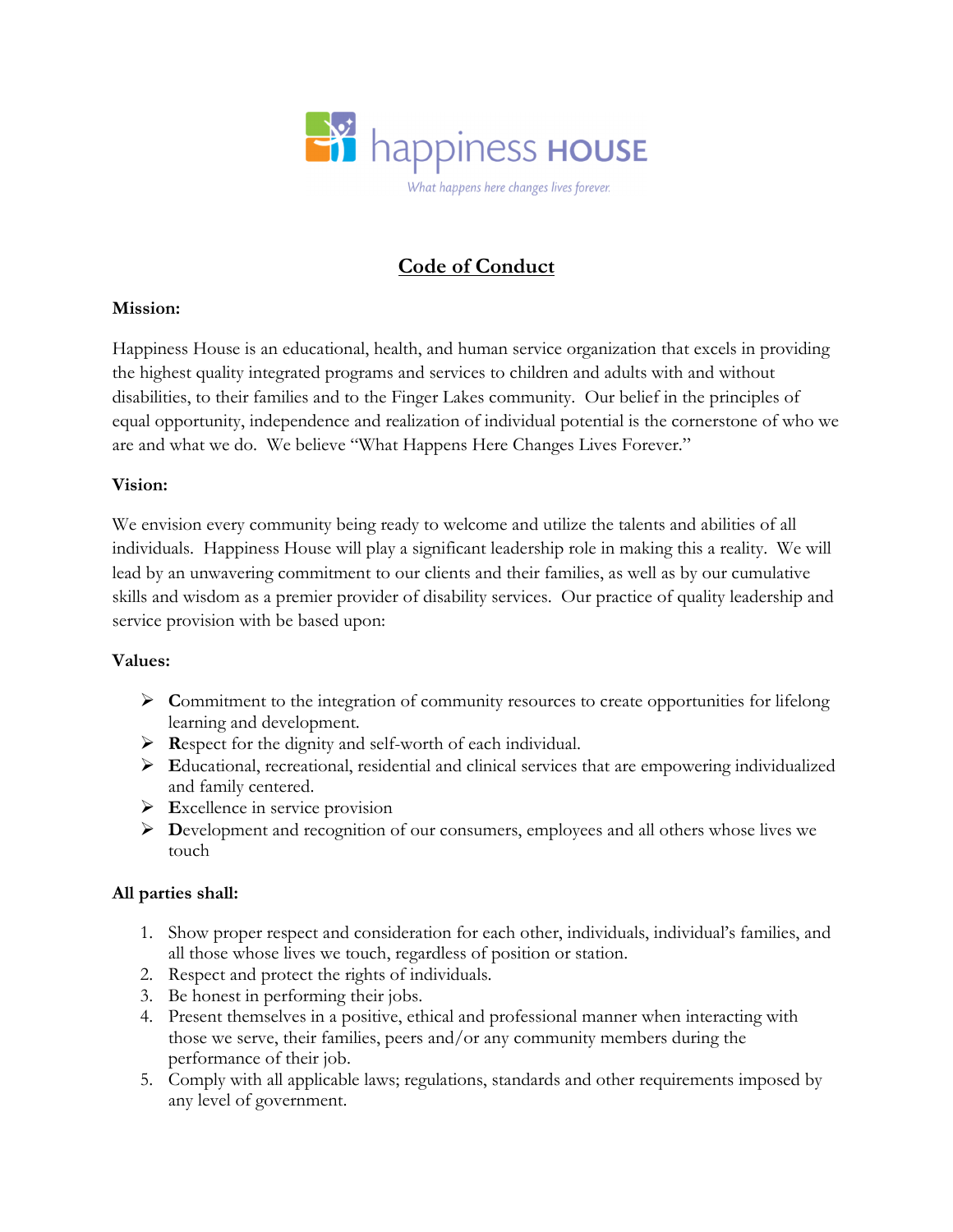- 6. Comply with all requirements of the Medicare and Medicaid programs.
- 7. Report any abusive treatment they witness immediately. Failure to make such a report will be treated as a serious disciplinary offense.
- 8. Promptly report all suspected violations of the Code of Conduct, Compliance Guidelines/Plan, operational policies, laws or regulations to the Compliance Officer.
- 9. Report any unsafe working condition to a Director/Vice President immediately so the situation can be corrected.
- 10. Only employ or work with persons with proper credentials, experience and expertise to perform their job functions.
- 11. Observe safe work practices.
- 12. Maintain the agencies' integrity and reputation.
- 13. Deliver quality services through the use of qualified, competent employees.
- 14. Ensure compliance with required/mandatory training.
- 15. Provide services as defined by the individuals service plans.
- 16. Respect and protect the confidentiality of individuals' records and other personal information. The standards for confidentiality are clearly set in the HIPAA (Health Insurance Portability and Accountability Act) Policies. Any party that obtains information regarding the HIV status of other parties or individuals shall hold that information with the confidentiality defined in the HIV Policy. HIV related information will not be examined, removed, copied, disclosed or discussed with any party unless such party is authorized to access such information pursuant to Public Health Law. An intentional breach of confidentiality concerning any individual(s) may be grounds for dismissal.
- 17. Ensure confidential information obtained is held in confidence during their tenure and upon leaving the agency.
- 18. Report any observed misuse of the agencies property to a Director.
- 19. Only bill for services actually rendered and which are documented in the person's record. If the service must be coded, then only billing codes that accurately describe the services provided will be used.
- 20. Maintain complete and thorough clinical and billing records. Each employee is expected to check documentation prior to submission to ensure its accuracy.
- 21. Ensure reports and other information required to be provided to any federal, state, or local government agency is accurate, complete, and filed on time.
- 22. Take every reasonable precaution to ensure that their work is accurate, timely, and in compliance with federal and state laws and regulations and agency policies.
- 23. Ensure that no deficiency or error is ignored or covered up. Problems should be brought to the attention of those who can properly assess and resolve the problem.
- 24. Act promptly to investigate and correct the problem if errors in claims that have been submitted are discovered.

# All Parties Shall Not:

- 1. Accept or provide any gift, favor or entertainment if it will obligate or appear to obligate the person who receives it. Receiving or giving gifts of cash, cash equivalents, or gift cards is never allowed.
- 2. Abuse, mistreat, or neglect any individual. Should an allegation of abuse, mistreatment, or neglect be made against a party, the agency will take all necessary steps to protect the individual, while completing an investigation.